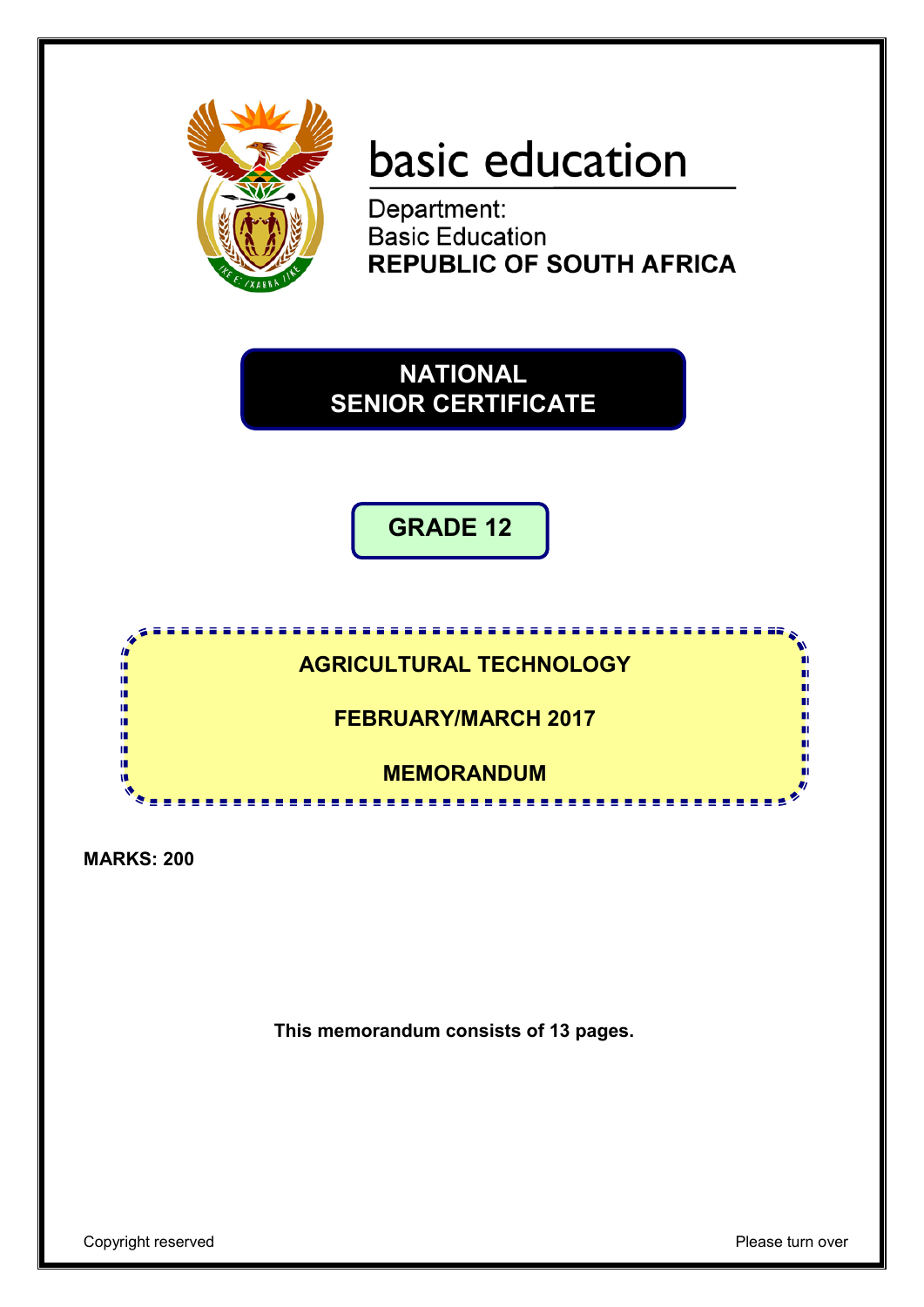# **SECTION A**

# **QUESTION 1**

| 1.1 | 1.1.1<br>1.1.2<br>1.1.3<br>1.1.4<br>1.1.5<br>1.1.6<br>1.1.7<br>1.1.8<br>1.1.9 | $C\checkmark\checkmark$<br>$A\checkmark$<br>D√√<br>B√√<br>$A\checkmark$<br>D√√<br>$C\checkmark$<br>D√√<br>$A\checkmark$ |                 |      |
|-----|-------------------------------------------------------------------------------|-------------------------------------------------------------------------------------------------------------------------|-----------------|------|
|     | 1.1.10                                                                        | $C\checkmark$                                                                                                           | $(10 \times 2)$ | (20) |
| 1.2 | 1.2.1<br>1.2.2<br>1.2.3<br>1.2.4<br>1.2.5                                     | Aluminium√√<br>Mechanical/motion√√<br>Mechanisation√√<br>Teflon√√<br>Chemicals $\checkmark\checkmark$                   | $(5 \times 2)$  | (10) |
| 1.3 | 1.3.1<br>1.3.2<br>1.3.3<br>1.3.4<br>1.3.5                                     | B√√<br>$A\checkmark$<br>D√√<br>$C\checkmark$<br>$F\checkmark$                                                           | $(5 \times 2)$  | (10) |

# **TOTAL SECTION A: 40**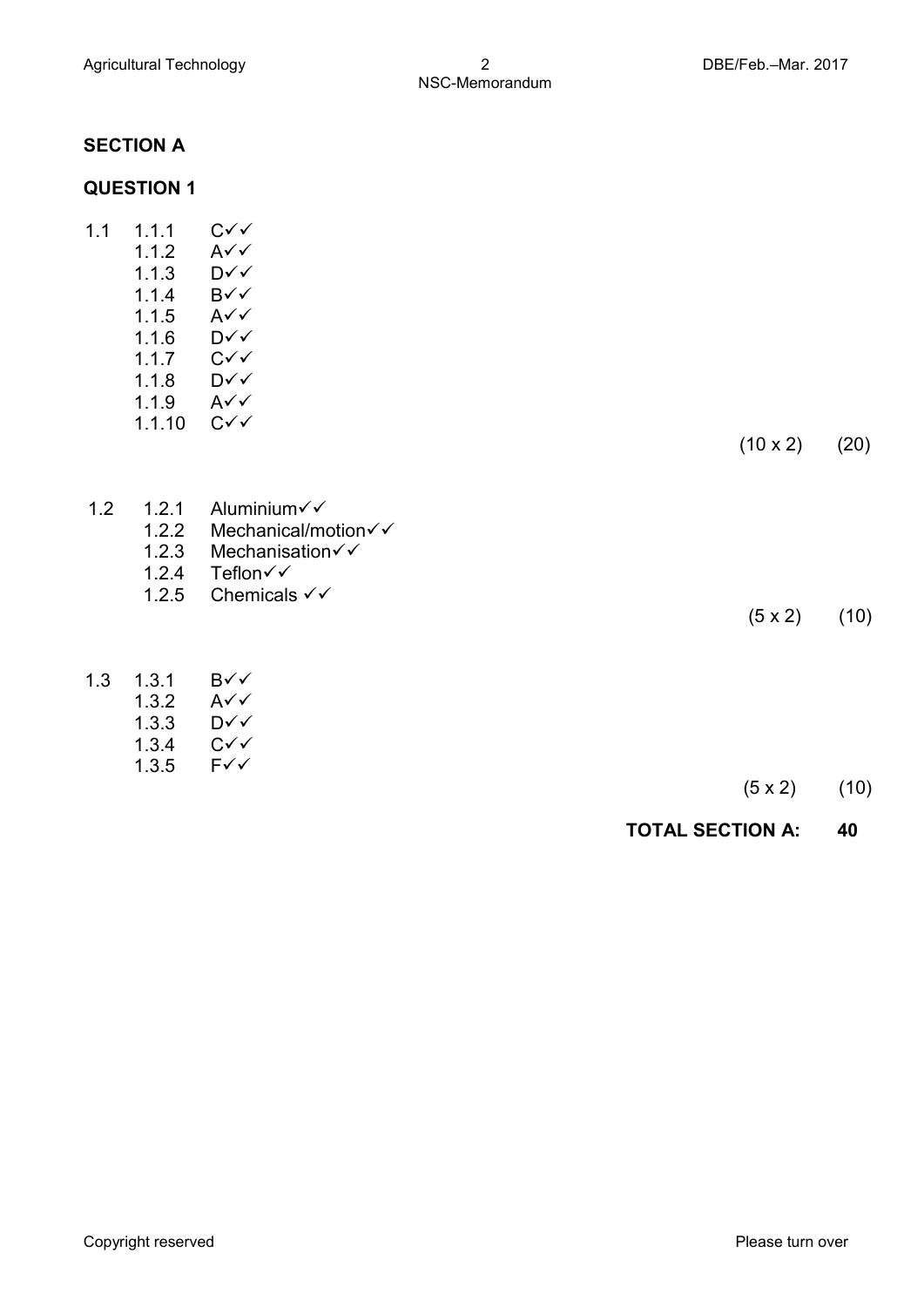#### **SECTION B**

# **QUESTION 2: MATERIALS AND STRUCTURES**

| 2.1           | 2.1.1 THREE influences of nickel on stainless steel.<br>$\bullet$ Improves the toughness and the hardening ability. $\checkmark$<br>• Gives steel a fair amount of toughness at low temperature.<br>• Steel which is alloyed with chromium and nickel is resistant to air, $\checkmark$<br>water and many chemical acids and alkali.                                                                                                                                                                                  |         | (3) |
|---------------|-----------------------------------------------------------------------------------------------------------------------------------------------------------------------------------------------------------------------------------------------------------------------------------------------------------------------------------------------------------------------------------------------------------------------------------------------------------------------------------------------------------------------|---------|-----|
|               | The final product when two or more pure metals are melted together.<br>2.1.2<br>Alloy√                                                                                                                                                                                                                                                                                                                                                                                                                                |         | (1) |
| $2.2^{\circ}$ | What happens to a metal when it is annealed?<br>Metal becomes soft√                                                                                                                                                                                                                                                                                                                                                                                                                                                   |         | (1) |
| 2.3           | TWO reasons why flux residues must be removed after soft soldering.<br>To reduce the tendency to cause staining $\checkmark$<br>$\bullet$<br>To reduce the tendency to cause corrosion.√                                                                                                                                                                                                                                                                                                                              |         | (2) |
| 2.4           | A reason why brass, which has been heated to a red hot temperature,<br>should not be cooled in cold water.<br>Cracks may be caused√<br>$\bullet$<br>• Becomes hard and brittle                                                                                                                                                                                                                                                                                                                                        | (Any 1) | (1) |
| 2.5           | <b>THREE properties of tin.</b><br>Silvery-white in colour√<br>Soft√<br>$\bullet$<br>Malleable√<br>$\bullet$<br>Prevents corrosion/anti-corrosive<br>$\bullet$<br>Prevents contamination of food<br>$\bullet$                                                                                                                                                                                                                                                                                                         | (Any 3) | (3) |
| 2.6           | 2.6.1 Definition of adhesion.<br>Ability of the molecules of an adhesive to cling to the molecules of other<br>substances.√                                                                                                                                                                                                                                                                                                                                                                                           |         | (1) |
|               | 2.6.2 TWO important aspects when an adhesive is chosen.<br>Type of material to be joined $\checkmark$<br>• Conditions under which this joint will be used $\checkmark$                                                                                                                                                                                                                                                                                                                                                |         | (2) |
| 2.7           | FOUR precautionary measures when working with glass fibre.<br>Catalyst and accelerator should always be stored separately.<br>Remove all resin catalyst and accelerator from skin. ✓<br>$\bullet$<br>Wear gloves if skin is sensitive. ✓<br>$\bullet$<br>Use acetone in well ventilated room. ✓<br>$\bullet$<br>Handle resin casting carefully as they are brittle.<br>$\bullet$<br>Glass fibre matting has small pieces of fibre that can penetrate the skin.<br>$\bullet$<br>Wear nose mask.<br>Wear eye protection | (Any 4) | (4) |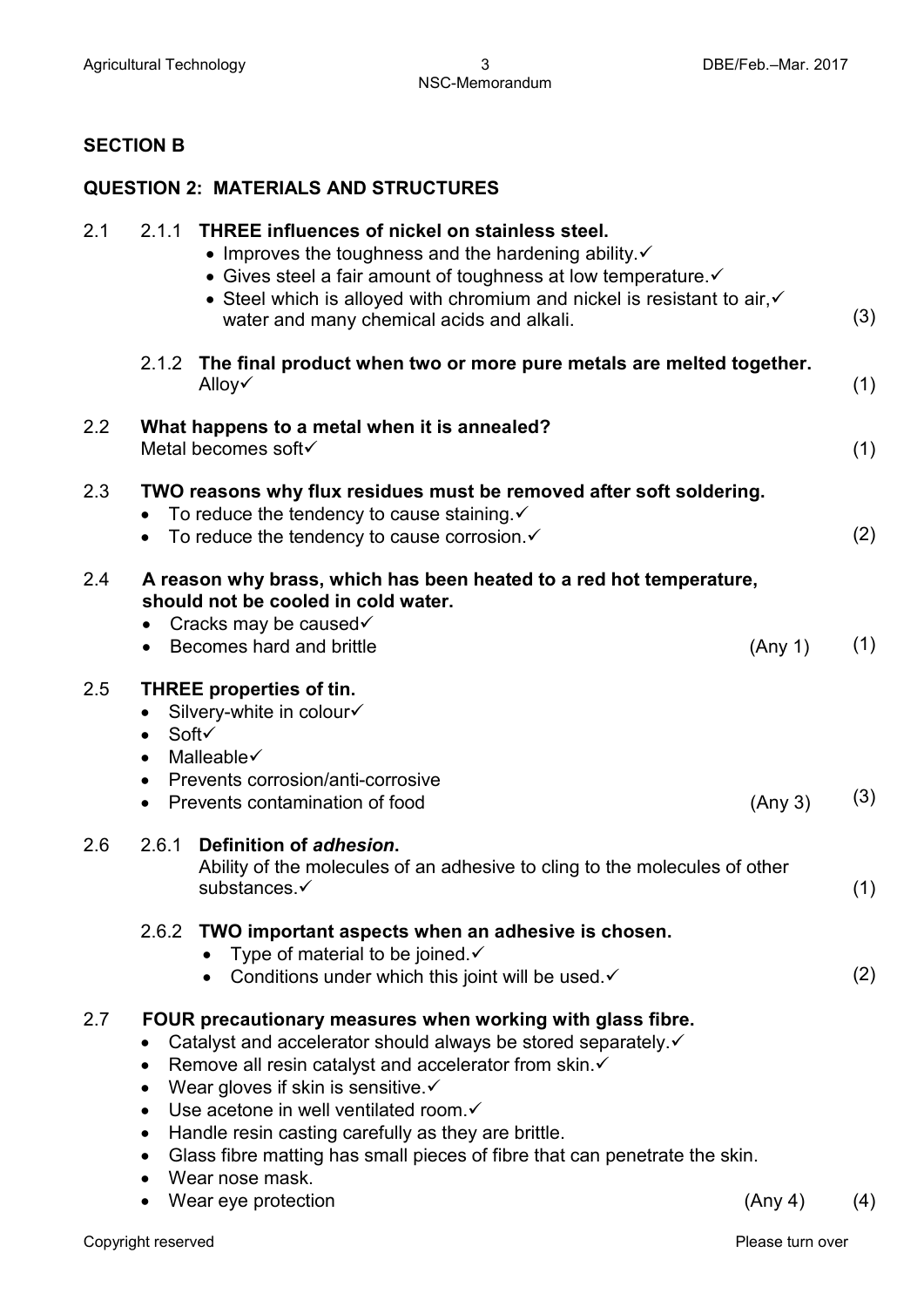# NSC-Memorandum

| 2.8  | $\bullet$ | TWO reasons why a vesconite bush is easily removed from a shaft.<br>No electrolytic corrosion occurs with vesconite. ✓<br>It does not seize like metallic bearings. ✓                                                                                                                                                                      |         | (2)         |
|------|-----------|--------------------------------------------------------------------------------------------------------------------------------------------------------------------------------------------------------------------------------------------------------------------------------------------------------------------------------------------|---------|-------------|
| 2.9  | 2.9.1     | THREE factors which cause interference on an electric fence.<br>Bad joints√<br>$\bullet$<br>Leaking insulation√<br>$\bullet$<br>Vegetation touching the fence line $\checkmark$<br>$\bullet$<br>People<br>$\bullet$<br>Animals<br>$\bullet$<br>Bad earthing/dry soil<br>$\bullet$<br>Too long distances<br>$\bullet$<br>Water<br>$\bullet$ | (Any 3) | (3)         |
|      | 2.9.2     | Must be included in the electric game fence where it crosses the<br>pathway of humans.<br>A non-electrified√gate√                                                                                                                                                                                                                          |         | (2)         |
|      | 2.9.3     | THREE types of material that can be used as isolators between<br>wires and posts of electric fences to prevent short circuits.<br>Ceramic√<br>$\bullet$<br>Rubber√<br>Plastic√<br>$\bullet$                                                                                                                                                | (Any 3) | (3)         |
|      | 2.9.4     | TWO types of batteries for an electric fence.<br>Disposable/rechargeable battery√<br>$\bullet$<br>12 volt wet rechargeable battery√<br>$\bullet$<br>Deep cycle battery<br>$\bullet$                                                                                                                                                        | (Any 2) | (2)         |
| 2.10 | 2.10.1    | A type of wire that is for constructing an electric fence.<br>Steel √wire                                                                                                                                                                                                                                                                  |         | (1)         |
|      |           | 2.10.2 The minimum thickness of the wire for the electric fence.<br>$2-3$ mm $\checkmark$                                                                                                                                                                                                                                                  |         | (1)         |
|      |           | 2.10.3 A cost-effective process used to protect electric fence components<br>from corrosion.<br>Galvanize $\checkmark$                                                                                                                                                                                                                     |         |             |
|      | 2.10.4    | • Paint<br>TWO factors when installing the electric fence energizer.<br>Constructed so as to exclude dust and water√<br>$\bullet$<br>Not installed in dusty locations√<br>$\bullet$<br>Fire hazard<br>$\bullet$<br>Theft<br>$\bullet$                                                                                                      | (Any 1) | (1)         |
|      |           | Damage by animals<br>$\bullet$                                                                                                                                                                                                                                                                                                             | (Any 2) | (2)<br>[35] |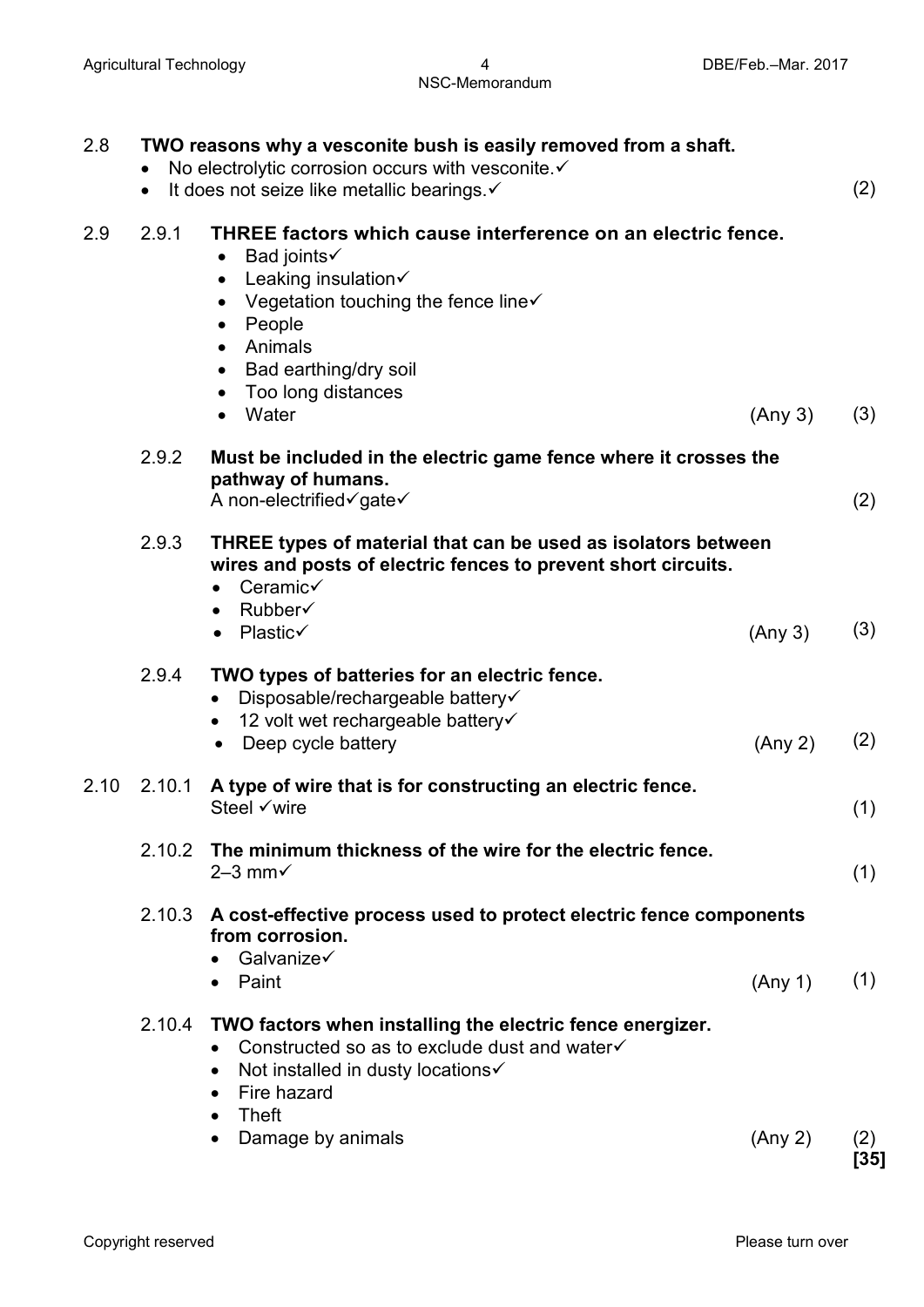#### **QUESTION 3: ENERGY**

|  | 3.1 3.1.1 THREE aspects when selecting a wind turbine to generate power for |
|--|-----------------------------------------------------------------------------|
|  | the electric fence on a game farm.                                          |

- Surrounding environment/site selection/topography
- Cost effectiveness $\checkmark$
- The average wind speed $\checkmark$
- Length of the fence
- **Capacity**
- Theft
- Maintenance (Any 3) (3)
- 3.1.2 **FOUR advantages of using a wind turbine to generate electrical energy.**
	- Wind power has no fuel costs $\checkmark$
	- Low maintenance costs $\checkmark$
	- Wind power has no clean-up costs $\checkmark$
	- Natural gas and oil imports can be reduced $\checkmark$
	- Do not contribute to air pollution
	- Wind is a renewable energy source
	- Personal energy independence (Any 4) (4)
- 3.2 3.2.1 **TWO types of energy that are generated directly from solar energy and an example of a device that can effectively convert such type of solar energy for use.**

|       | • Heat $\checkmark$<br>$\bullet$ Electricity | Solar/sun geyser or solar cooker√<br>Solar cell/photo-electric cells√                                                      | (4) |
|-------|----------------------------------------------|----------------------------------------------------------------------------------------------------------------------------|-----|
| 3.2.2 |                                              | The component that is used to change direct current (DC)<br>generated by photovoltaic cells into alternating current (AC). |     |

Alternator/Inverter/rectifier  $(1)$ 

3.2.3 **The most common semiconducting material used for the**  manufacturing of solar panels.<br>Silicon√  $\mathsf{Silicon}\checkmark$  (1)

#### 3.3 3.3.1 **The gas that is used to manufacture methanol fuel and an example for the gas source.**

- Methane gas $\checkmark$
- $\mathsf{Rubbish}\ \mathsf{dump}/\mathsf{sewaa}$ ge/manure  $\checkmark$  (Any 1) (1)
- 3.3.2 **TWO advantages of methanol fuel.**
	- $\bullet$  It offers lower exhaust emissions and higher vehicle performance. $\checkmark$ 
		- It can easily be made into hydrogen, offering a promising future for use in methanol fuels cells.
		- Methanol has a lower risk of flammability than gasoline.  $(Any 2)$   $(2)$

# 3.4 **Describe how geothermal steam is used to generate electricity.**

- The pressurized steam is channelled to a turbine which begins to turn under the large force of the steam. $\checkmark$
- This turbine is linked to the generator  $\checkmark$  that generates electricity.  $\checkmark$  (3)

(1)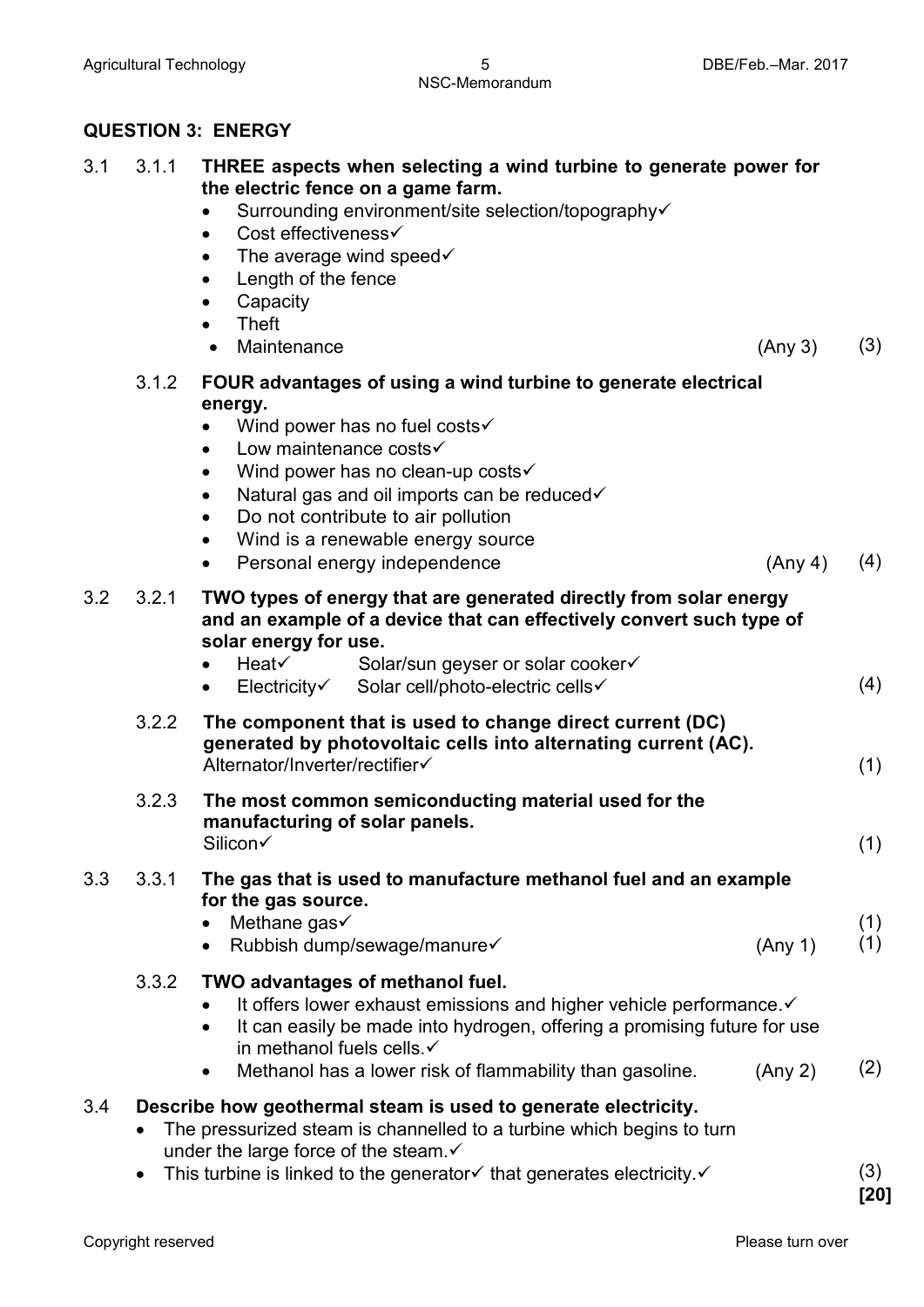# **QUESTION 4: SKILLS AND CONSTRUCTION PROCESSES**

| 4.1 | 4.1.1 | THREE settings on the MIG welding machine that must be done<br>before welding.<br>Welding current/arc strength/arc force/power√<br>• Gas supply pressure/working pressure. (Between 15 and 25 PSI) $\checkmark$<br>• Speed of the wire feed $\checkmark$<br>• Appropriate shielding gas<br>• Time setting for continuous welding<br>(Any 3)                                                                                                                                                                                                                                                                                                                                                                                                                                                                                                                                                 | (3)        |
|-----|-------|---------------------------------------------------------------------------------------------------------------------------------------------------------------------------------------------------------------------------------------------------------------------------------------------------------------------------------------------------------------------------------------------------------------------------------------------------------------------------------------------------------------------------------------------------------------------------------------------------------------------------------------------------------------------------------------------------------------------------------------------------------------------------------------------------------------------------------------------------------------------------------------------|------------|
|     |       | 4.1.2 Sound that the MIG welding process makes.<br>• Continuous sparking<br>• An egg frying sound $\checkmark$                                                                                                                                                                                                                                                                                                                                                                                                                                                                                                                                                                                                                                                                                                                                                                              | (2)        |
|     | 4.1.3 | Wrong setting on the MIG welding machine when holes occur when<br>welding.<br>The power of the welding machine is too high. $\checkmark$                                                                                                                                                                                                                                                                                                                                                                                                                                                                                                                                                                                                                                                                                                                                                    | (1)        |
| 4.2 | 4.2.1 | How must an oxy-acetylene flame be extinguished after completing a<br>welding job?<br>Turn off the acetylene valve on the torch handle.√<br>$\bullet$<br>This will extinguish the flame. $\checkmark$<br>$\bullet$<br>Turn off the oxygen valve on the torch handle. $\checkmark$<br>$\bullet$<br>Next, remove your safety goggles or mask and your welding gloves. v<br>$\bullet$<br>Turn the main cylinder valve clockwise on the top of both gas cylinders<br>$\bullet$<br>to close the bottles.√<br>Now open the two valves on the torch handle to 'bleed' the system.<br>$\bullet$<br>Turn both the oxygen and acetylene regulator handles counter-<br>$\bullet$<br>clockwise until they are loose.<br>• Close both valves on the torch handle.<br>Put the handle and tips away, and return the gas cylinders and their<br>$\bullet$<br>hoses to their proper storage area.<br>(Any 5) | (5)        |
|     |       | 4.2.2 Symptoms experienced when inhaling welding vapours from<br>galvanized steel.                                                                                                                                                                                                                                                                                                                                                                                                                                                                                                                                                                                                                                                                                                                                                                                                          |            |
|     |       | Flu like symptoms√ (fever/headaches/red eyes/sinus)<br>• Heavy metal poisoning $\checkmark$ (welding shivers)                                                                                                                                                                                                                                                                                                                                                                                                                                                                                                                                                                                                                                                                                                                                                                               | (1)<br>(1) |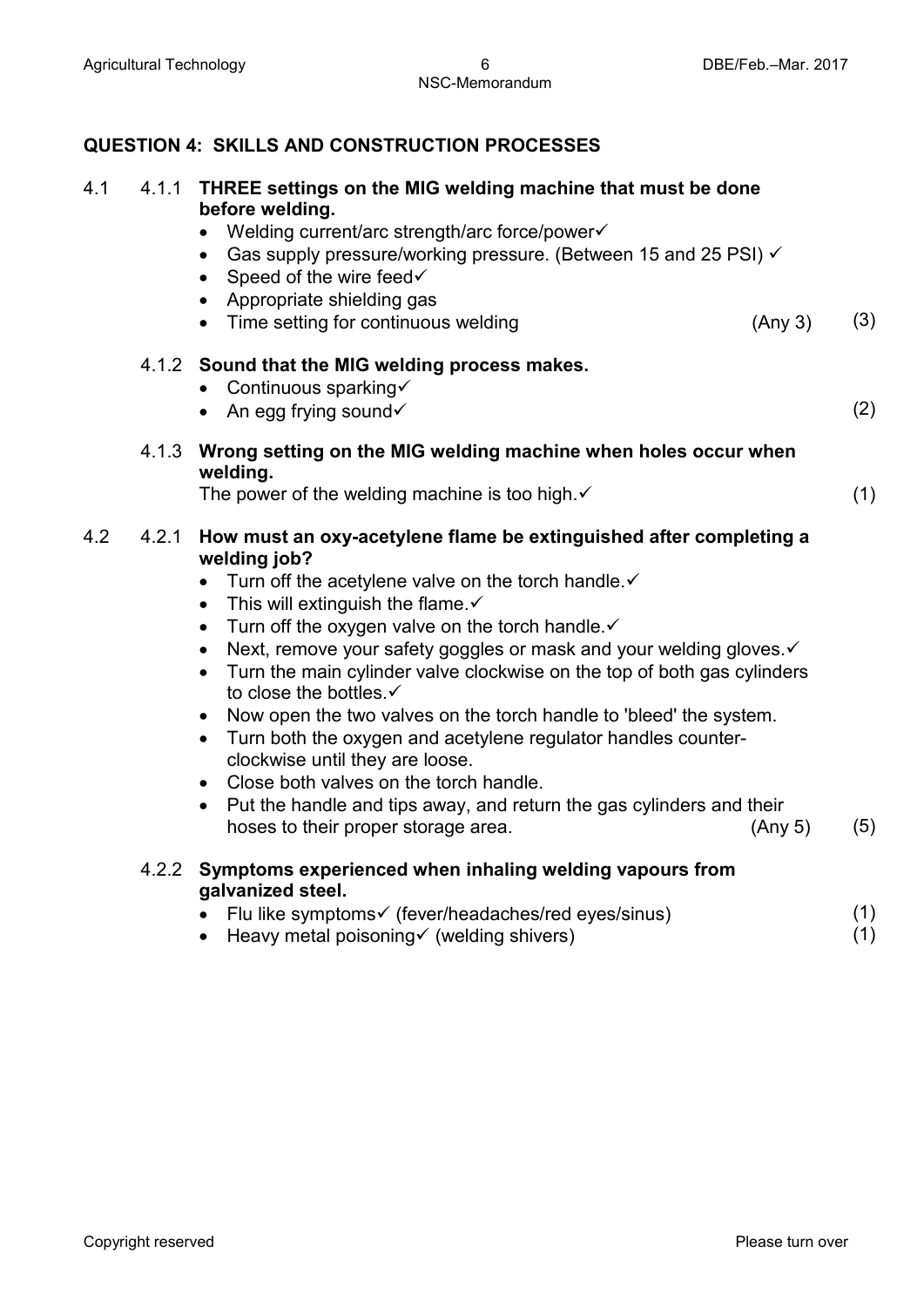# 4.3 4.3.1 **Drawing of the burglar proofing.**

|     | 200 |     |  |     |
|-----|-----|-----|--|-----|
| 200 |     |     |  |     |
|     |     |     |  | 800 |
|     |     |     |  |     |
|     |     |     |  |     |
|     |     | 600 |  |     |

|     |                                     | Drawing of burglar bars in frame:<br>$\bullet$<br>(Horizontal x 3 $\checkmark$ and Vertical x 2 $\checkmark$ )<br>Dimensions $\checkmark$<br>$\bullet$<br>• Spacing off the bars $\checkmark$                                                                                                                                                                                                   | 2 marks<br>1 mark<br>1 mark | (4) |
|-----|-------------------------------------|-------------------------------------------------------------------------------------------------------------------------------------------------------------------------------------------------------------------------------------------------------------------------------------------------------------------------------------------------------------------------------------------------|-----------------------------|-----|
|     | 4.3.2                               | Calculate the cost of the materials to be used for manufacturing the<br>burglar proofing bars.<br>$\triangleright$ Total length of horizontal square bars is:<br>$(600 \text{ mm} \times 3 = 1800 \text{ mm}) + (800 \text{ mm} \times 2 = 1600 \text{ mm}) = 3400 \text{ mm}$<br>$=$ 3.4 metres $\checkmark$<br>$\triangleright$ Price of square bar is R5,00 x 3,4 m<br>$= R15,20 \checkmark$ |                             | (3) |
| 4.4 | $\bullet$<br>$\bullet$<br>$\bullet$ | Discussion of the overhead arc welding technique.<br>Use an arc as short as possible. ✓<br>Weld a number of runs without any side wards movement. v<br>When molten metal starts dripping, the amperage should be reduced<br>slightly. $\checkmark$<br>Move electrode slightly faster. ✓<br>Hold electrode in same position as in relation to base metal.                                        |                             | (5) |
| 4.5 | $\bullet$<br>$\bullet$<br>$\bullet$ | THREE circumstances for using the horizontal square butt welding joint.<br>When two pieces of metal less than 6 mm in thickness are welded. $\checkmark$<br>The metal is in an upright position $\checkmark$<br>One work piece is on top of the other. ✓                                                                                                                                        |                             | (3) |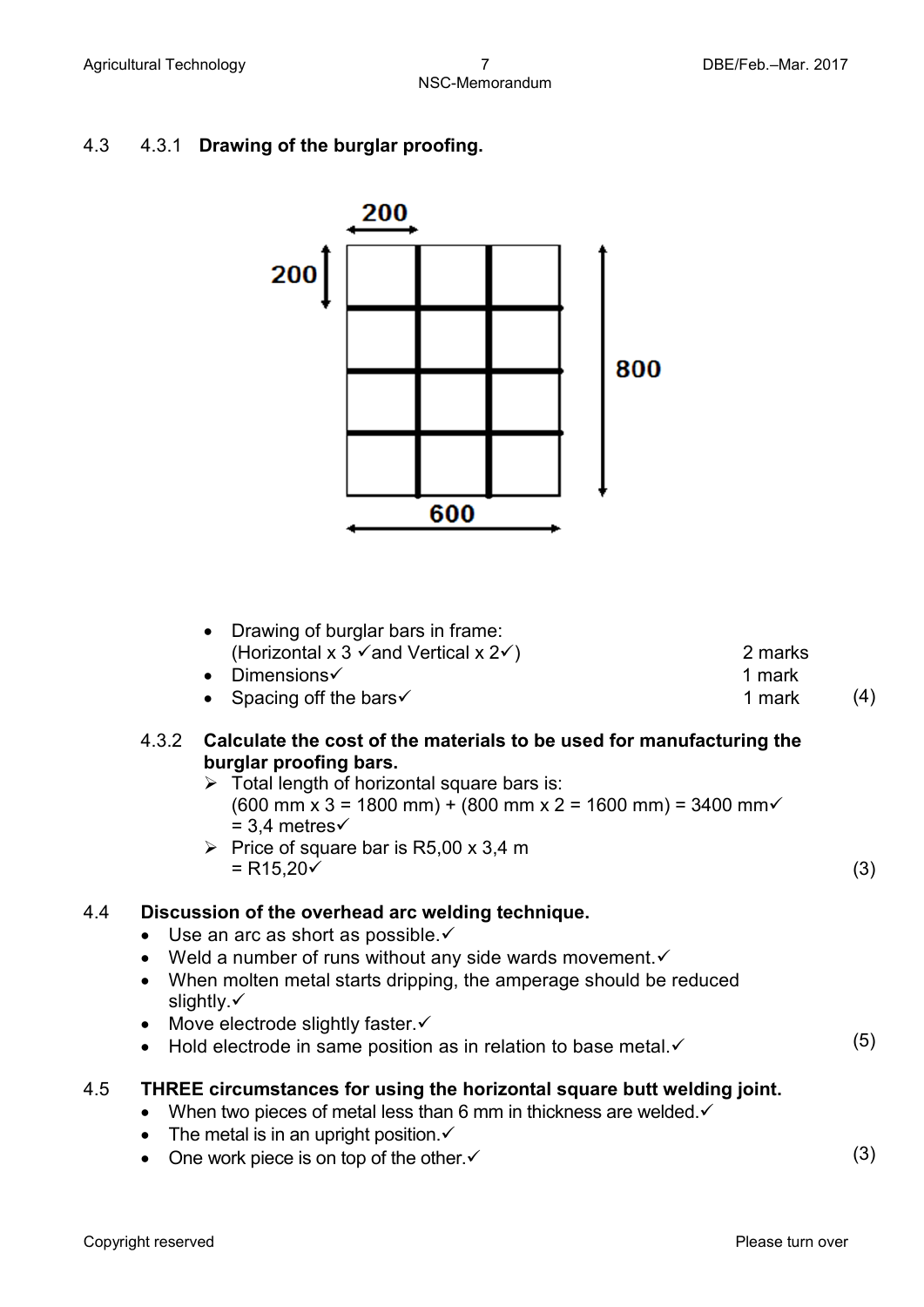| 4.6 | 4.6.1                  | Information source to consult for choosing the correct eye protection<br>for plasma cutting.<br>$\bullet$ User manual $\checkmark$<br>Internet<br>$\bullet$<br>Supplier<br>$\bullet$                                                                                                                                         | (Any 1) | (1)         |
|-----|------------------------|------------------------------------------------------------------------------------------------------------------------------------------------------------------------------------------------------------------------------------------------------------------------------------------------------------------------------|---------|-------------|
|     |                        | 4.6.2 THREE advantages of a plasma cutting machine over the<br>oxy-acetylene cutting set.<br>Rapid cutting speeds√<br>$\bullet$<br>Wide range of metals and thickness√<br>$\bullet$<br>Easy to use√<br>$\bullet$<br>Economical                                                                                               | (Any 3) | (3)         |
| 4.7 | $\bullet$<br>$\bullet$ | Explanation of the end result if the air filters on the plasma cutting<br>machine becomes saturated with moisture.<br>Moisture is going to penetrate the machine. $\checkmark$<br>The moisture entering the torch is highly conductive $\checkmark$ and can cause internal<br>arcing $\checkmark$ that can damage the torch. | (Any 3) | (3)<br>[35] |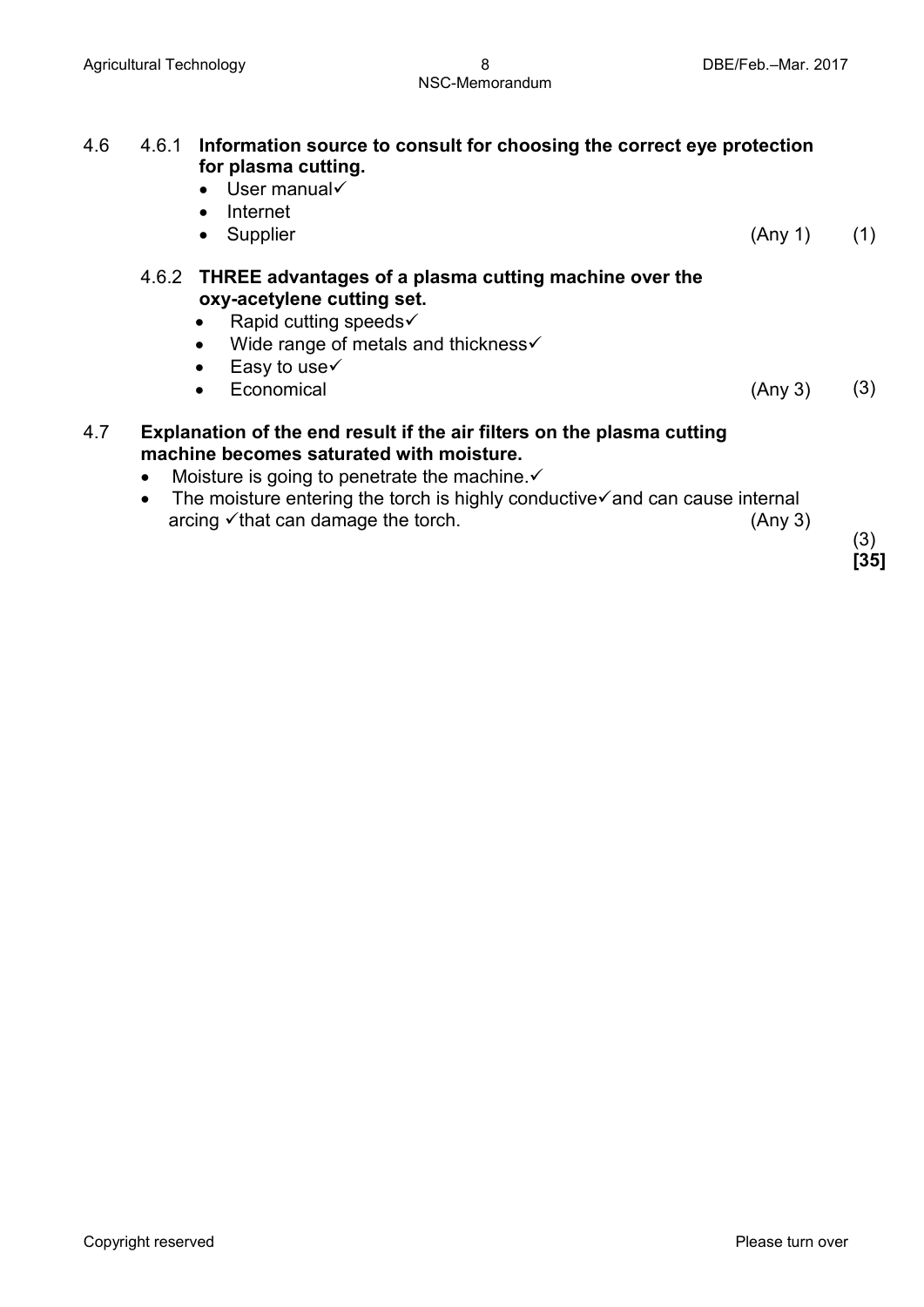# **QUESTION 5: TOOLS, IMPLEMENTS AND EQUIPMENT**

#### 5.1 **FIVE safety measures applicable when using a push lawn mower.**

- Read and understand the operator's manual and become familiar with the machine.
- Remove all debris from lawns before mowing. $\checkmark$
- Use recommended PPE (Personal Protective Equipment) including closefitting clothing when operating a lawn mower.
- Disengage the blade before starting. $\checkmark$
- Keep all guards and safety shields in place. $\checkmark$
- Never disengage any safety interlock switches.
- Never refuel the mower when the engine is hot or running.
- Store gasoline in an approved container with proper label.
- Turn off the motor before cleaning the area under the deck.
- Disconnect the spark or electric plug before trouble-shooting or repairing the mower.
- Perform routine maintenance according to the schedule recommended by the manufacturer.
- Keep a running mower away from bystanders and pets. (Any 5) (5)

| 5.2 | 5.2.1 | Device that allows the power take-off shaft to operate at an angle.<br>Universal joint√                                                                                      | (1) |
|-----|-------|------------------------------------------------------------------------------------------------------------------------------------------------------------------------------|-----|
|     | 5.2.2 | TWO requirements of power take-off shaft screens.<br>• Strong $\checkmark$<br>Not become lose/tight√<br>Weight saving/Light<br>Must provide sufficient protection<br>(Any 2) | (2) |
| 5.3 | 5.3.1 | Reason why a combine harvester breaks the kernels.<br>Happens when the drum speed $\checkmark$ is incorrect $\checkmark$                                                     | (2) |
|     | 5.3.2 | Reason why the kernels are blown out with the chaff.<br>The blower $\checkmark$ of the combine harvester creates too much wind. $\checkmark$                                 | (2) |
| 5.4 | 5.4.1 | The part of the hammer mill that is responsible for each of the following:<br><b>Pulverize the feed.</b><br>Rotor and hammer√                                                | (1) |
|     | 5.4.2 | Determine the size of the final ground product.<br>Sieve√                                                                                                                    | (1) |
|     | 5.4.3 | Separate the ground material effectively from the air.<br>Cyclone√                                                                                                           | (1) |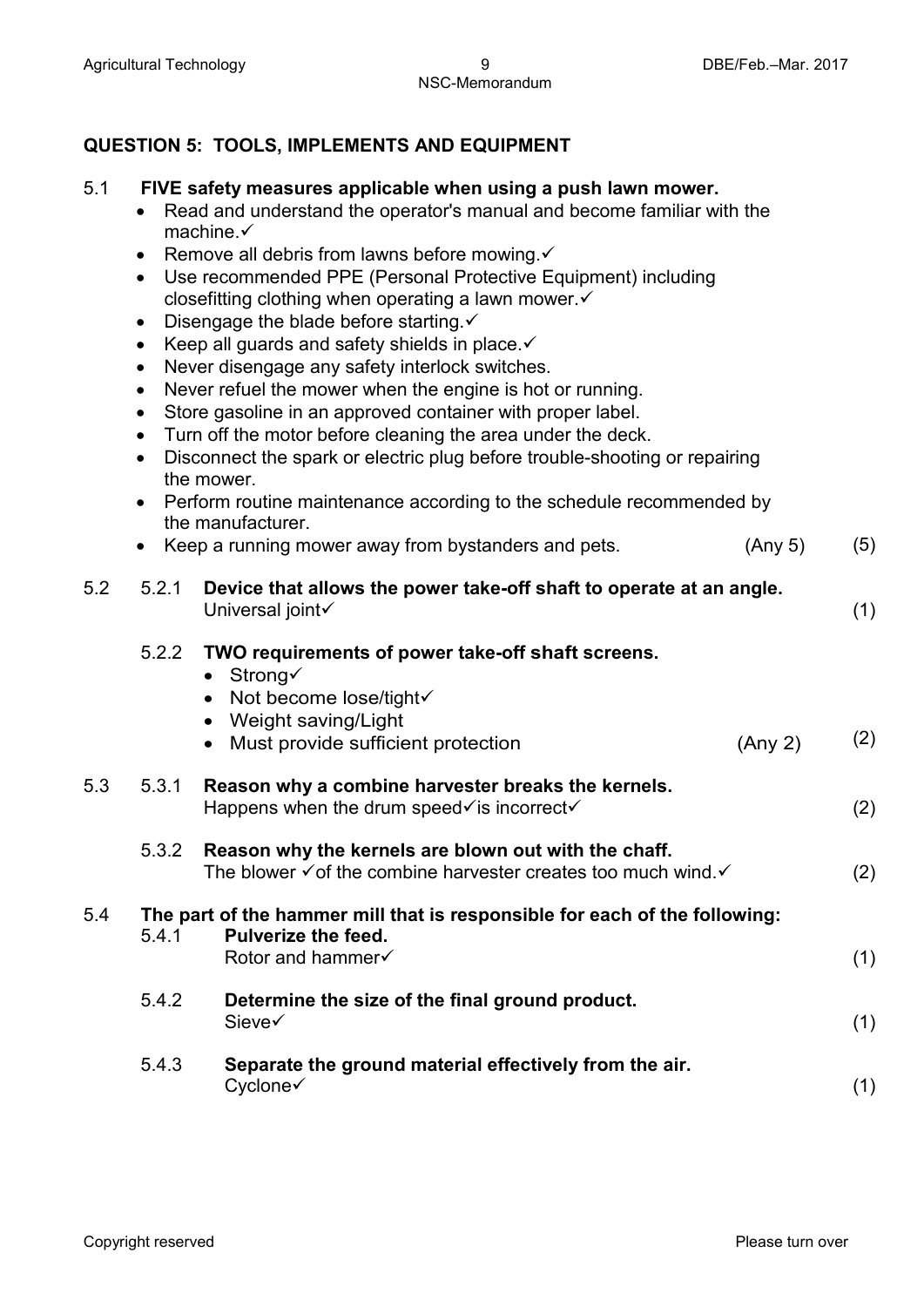#### 5.5 **The procedure to follow when the silage cutter is prepared for use.**

- All grease points must be well greased. $\checkmark$
- The correct tension must be set for all belts or chains. $\checkmark$
- Check that all parts are functioning correctly by operating it slowly. $\checkmark$
- Replace all worn parts immediately especially the cutter blades.  $\checkmark$
- Service according to manufacturer's specifications. $\checkmark$
- Lift up all dust release guards.
- Check that there is no damage to the blades and that they are sharp.

 $(\text{Any } 5)$  (5)

#### 5.6 **Preventative measures that the operator must keep in mind to prevent the following injuries:**

#### 5.6.1 **The driver injured by a falling bale.**

- The tractor should have roll-over protective structures. $\checkmark$
- Do not lift or carry the bale too high.
	- Carry the bale in the front of the tractor. (Any 1) (1)

#### 5.6.2 **Bystanders injured by a bale falling from the loader.**

- Never drive close near people. $\checkmark$
- Never walk or work under a raised loader.
- Never move or swing a load as long as people are in the work area.

 $(\mathsf{Any}\; 1)$  (1)

#### 5.6.3 **Side overturn of the tractor on a steep slope.**

- Never work with two wheels on the downhill side and two wheels on uphill side.
- As the bale is lifted, the centre of gravity gets higher and the potential for the tractor to roll down the slope increases. (Any 1) (1)

#### 5.7 5.7.1 **TWO safety mechanisms used in ram type baling machine.**

- Slip clutch $\checkmark$
- Screens√
- Shear bolts
- Ram stop  $(2)$

#### 5.7.2 **Function of the auger in the ram type baling machine.** The auger constantly rotates  $\checkmark$  and feeds the hay  $\checkmark$  to the packing arms  $\checkmark$  $\mathsf{arms} \checkmark$  (3)

#### 5.8 **Name the parts that are used to connect an implement to the tractor.**

- Two lifting arms $\checkmark$
- Top link $\checkmark$
- Two stabilising chains $\checkmark$

#### 5.9 **THREE shafts that are found in the manual gearbox of a tractor.**

- $\bullet$  Main shaft/Input shaft $\checkmark$
- $\bullet$  Counter shaft $\checkmark$
- $\mathsf{Output}$  shaft  $\checkmark$  (3)

(3)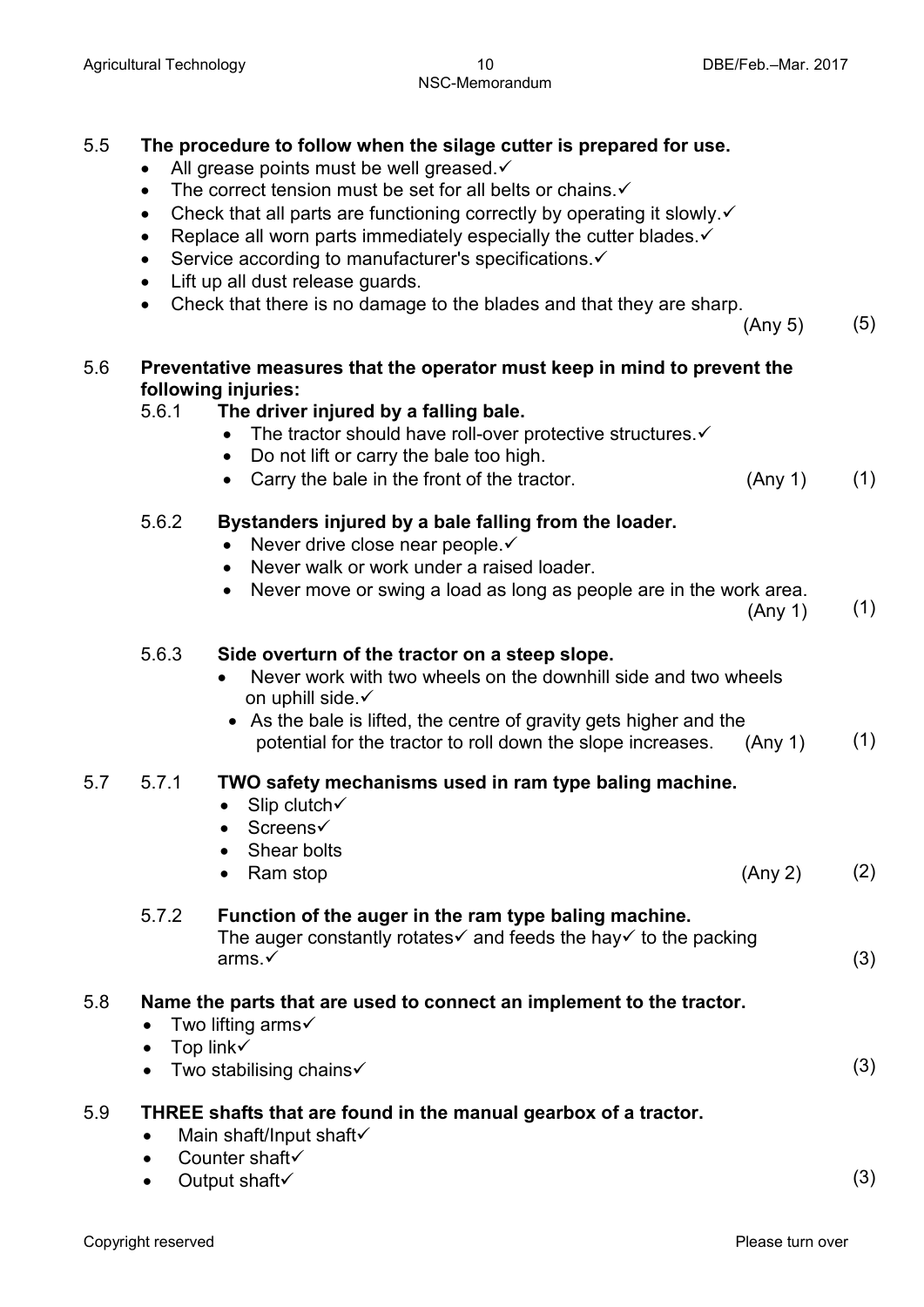|                  | <b>V-BELT</b>                                                           | <b>FLAT BELT</b>                                                                                               |
|------------------|-------------------------------------------------------------------------|----------------------------------------------------------------------------------------------------------------|
| <b>Alignment</b> | 5.10.1<br>V-belts do not easily slip off<br>dis-aligned pulleys. ✓      | 5.10.2<br>If the pulleys over which they<br>run are not aligned<br>accurately the flat belt is<br>thrown off.√ |
| <b>Speed</b>     | 5.10.3<br>V-belts can accommodate<br>low and high speed $\checkmark$    | 5.10.4<br>Flat belts only low speed $\checkmark$                                                               |
| Lubrication      | 5.10.5<br>Lubrication is never<br>necessary with a V-belt. $\checkmark$ | 5.10.6<br>If flat belts are not lubricated<br>regularly, they tend to slip on<br>pulleys.√                     |

# 5.10 **Comparison of the two different types of drive belts.**

**[40]**

Copyright reserved **Please** turn over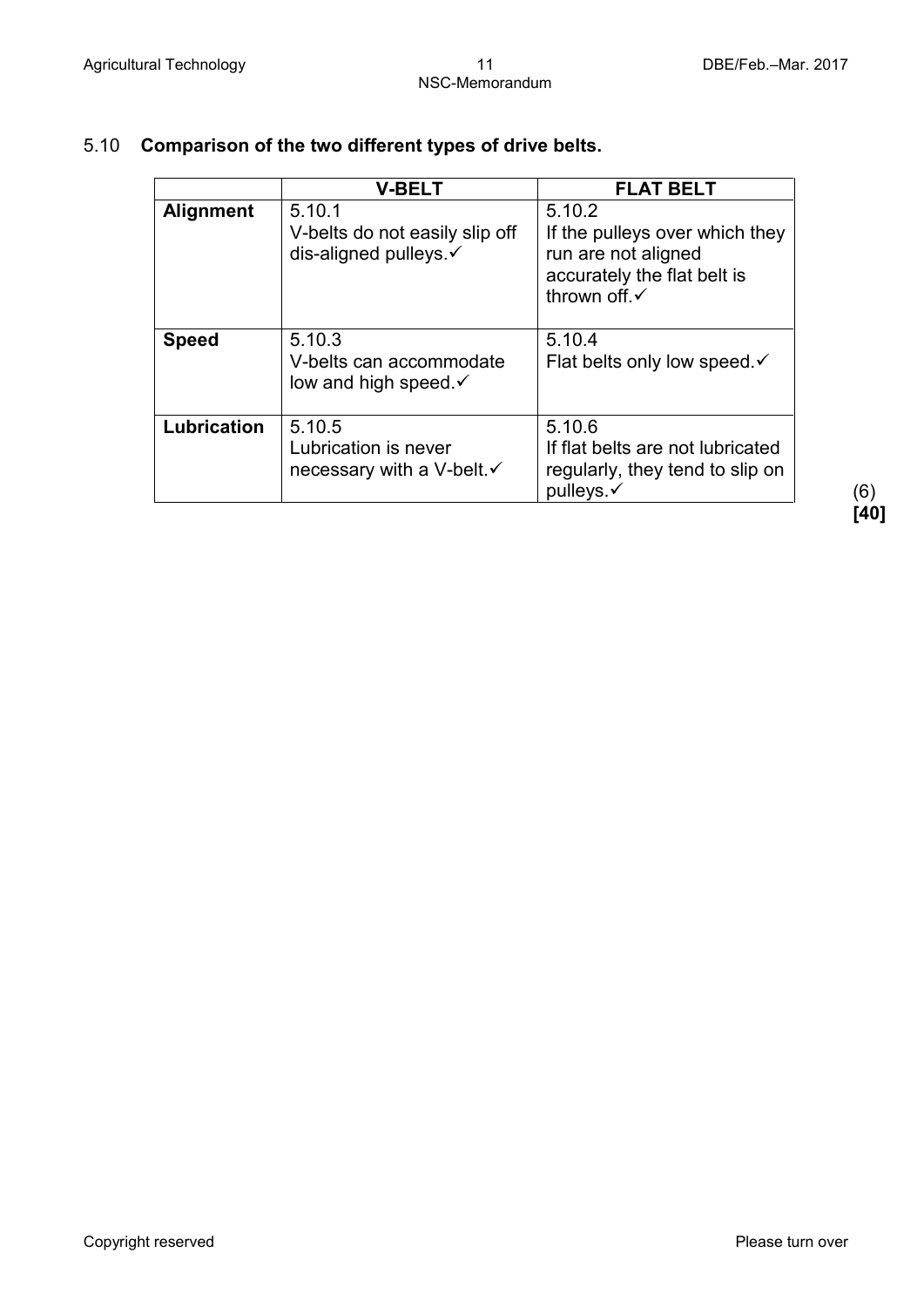# **QUESTION 6: WATER MANAGEMENT**

| 6.1 |                                     | 6.1.1 Calculation of the length and costs of the pipes.<br>13 x 100 m = 1 300 m $\checkmark$ of pipe<br>1 300 m x R6,50 √<br>$=$ R8 450,00 $\checkmark$                                                                                                                              |         | (3) |
|-----|-------------------------------------|--------------------------------------------------------------------------------------------------------------------------------------------------------------------------------------------------------------------------------------------------------------------------------------|---------|-----|
|     |                                     | 6.1.2 Calculation of the total cost of T-joints and elbows<br>$19 \times R8,00 = R152,00 \checkmark$<br>• $4 \times R6,50 = R26,00 \checkmark$<br>• Total Cost: R152,00 + R26,00 = R178,00 $\checkmark$                                                                              |         | (3) |
| 6.2 | system.√                            | The function of a one-way irrigation valve.<br>An irrigation valve regulates ithe one-directional flow of water in an irrigation                                                                                                                                                     |         | (3) |
| 6.3 | $\bullet$<br>$\bullet$              | FOUR reasons for preferring sprinkler irrigation to flood irrigation.<br>When water supply is weak<br>Surface gradient (steep) leads to erosion√<br>$\bullet$ Infiltration tempo not constant $\checkmark$<br>• Drainage problems with the soil $\checkmark$                         |         | (4) |
| 6.4 |                                     | The safety feature that is built into the centre pivot irrigation system to<br>prevent it from falling when one of the wheels gets stuck.<br>When the system gets out of line√a safety switch cuts the electricity to the<br>wheels√preventing the other wheels from moving forward. |         | (3) |
| 6.5 | $\bullet$<br>$\bullet$<br>$\bullet$ | THREE important reasons why a farmer will choose a drip irrigation system<br>instead of an overhead irrigation system.<br>Water saving<br>Application of herbicides√<br>Liquid fertiliser can be given effectively through this system on the spot√<br>More economical               |         | (4) |
| 6.6 | $\bullet$<br>$\bullet$              | TWO types of equipment that can be used to determine evaporation in a<br>specific field.<br>Tensio-meter√<br>Evaporation pan/class-A pan√<br>Neutron probe                                                                                                                           | (Any 2) | (2) |
|     |                                     |                                                                                                                                                                                                                                                                                      |         |     |